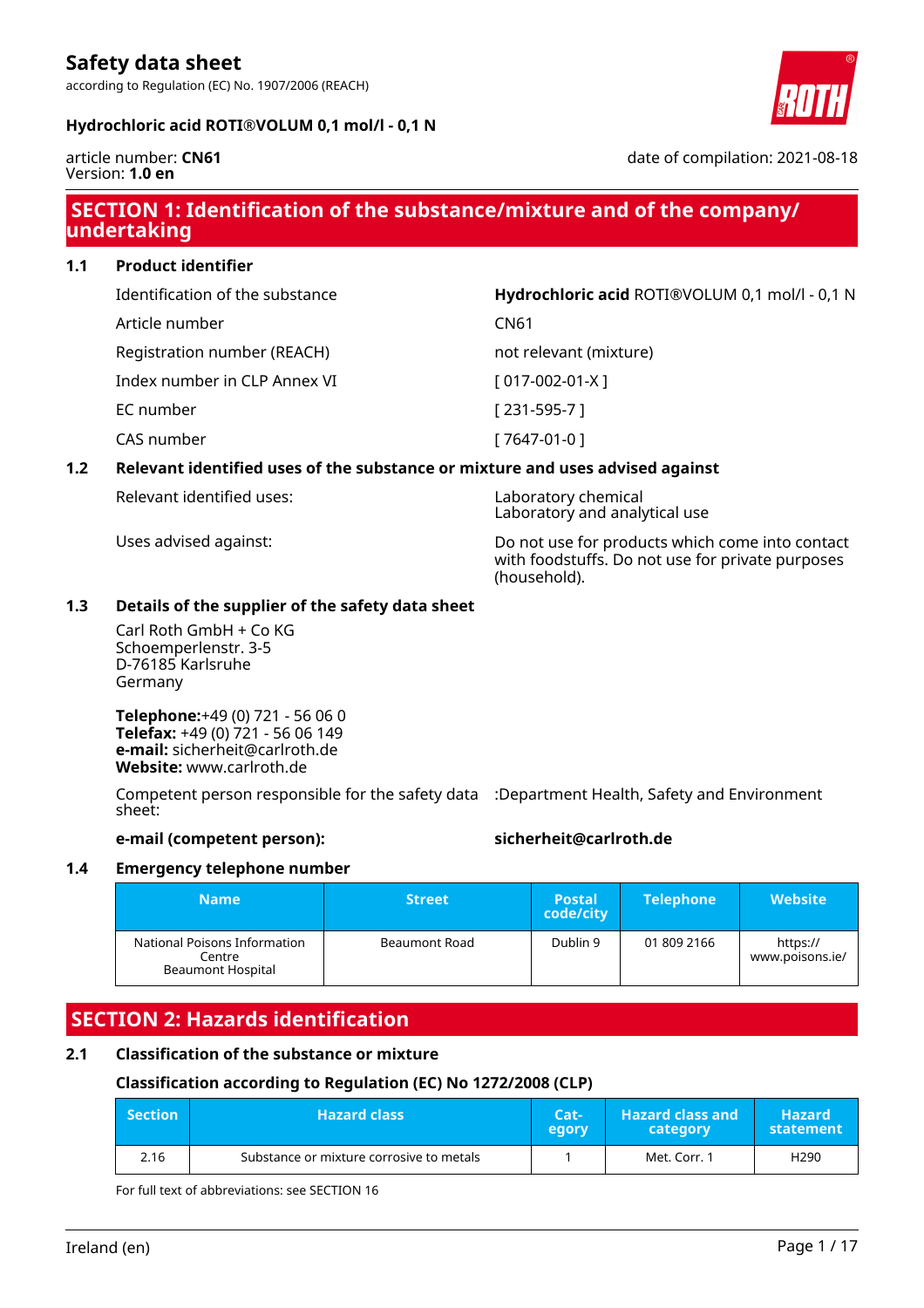according to Regulation (EC) No. 1907/2006 (REACH)



#### **Hydrochloric acid ROTI®VOLUM 0,1 mol/l - 0,1 N**

article number: **CN61**

#### **2.2 Label elements**

**Labelling according to Regulation (EC) No 1272/2008 (CLP)**

| <b>Signal word</b>              | Warning                                      |
|---------------------------------|----------------------------------------------|
| <b>Pictograms</b>               |                                              |
| GHS05                           |                                              |
| <b>Hazard statements</b>        |                                              |
| H <sub>290</sub>                | May be corrosive to metals                   |
|                                 |                                              |
| <b>Precautionary statements</b> |                                              |
|                                 | <b>Precautionary statements - prevention</b> |
| P234                            | Keep only in original packaging              |
|                                 | <b>Precautionary statements - response</b>   |

Signal word: **Warning**





#### **2.3 Other hazards**

### **Results of PBT and vPvB assessment**

This mixture does not contain any substances that are assessed to be a PBT or a vPvB.

## **SECTION 3: Composition/information on ingredients**

#### **3.1 Substances**

not relevant (mixture)

#### **3.2 Mixtures**

#### **Description of the mixture**

| Name of sub-<br>stance | <b>Identifier</b>                                                                                        | $Wt\%$   | <b>Classification acc. to</b><br><b>GHS</b>                                                 | <b>Pictograms</b> | <b>Notes</b>                   |
|------------------------|----------------------------------------------------------------------------------------------------------|----------|---------------------------------------------------------------------------------------------|-------------------|--------------------------------|
| Hydrochloric acid  %   | CAS No<br>7647-01-0<br>EC No<br>231-595-7<br>Index No<br>017-002-01-X<br>REACH Reg. No<br>01-2119484862- | $6 - 57$ | Met. Corr. 1 / H290<br>Skin Corr. 1B / H314<br>Eye Dam. 1 / H318<br><b>STOT SE 3 / H335</b> | 半瓷                | B(a)<br>GHS-HC<br><b>IOELV</b> |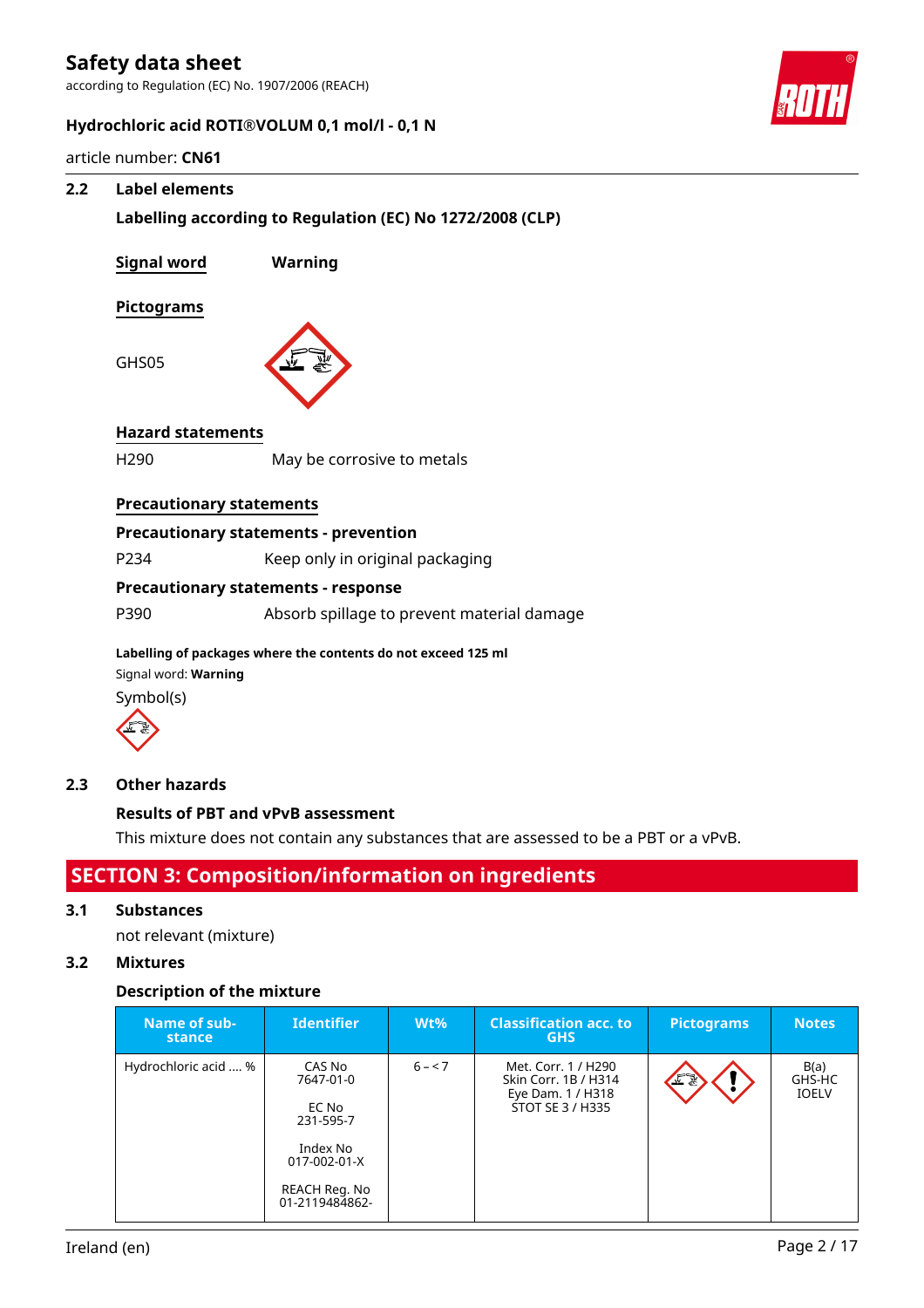according to Regulation (EC) No. 1907/2006 (REACH)



#### **Hydrochloric acid ROTI®VOLUM 0,1 mol/l - 0,1 N**

article number: **CN61**

| Name of sub-<br>stance | <b>Identifier</b> | Wt% | <b>Classification acc. to</b><br><b>GHS</b> | <b>Pictograms</b> | <b>Notes</b> |
|------------------------|-------------------|-----|---------------------------------------------|-------------------|--------------|
|                        | $27 - XXXX$       |     |                                             |                   |              |

**Notes**

B(a): The classification refers to an aqueous solution

GHS-HC: Harmonised classification (the classification of the substance corresponds to the entry in the list according to 1272/ 2008/EC, Annex VI)

IOELV: Substance with a community indicative occupational exposure limit value

| Name of sub-<br>stance  | <b>Identifier</b>                                                     | <b>Specific Conc. Limits</b>                                                                                                                                                                                                 | <b>M-Factors</b> | <b>ATE</b> | <b>Exposure</b><br>route |
|-------------------------|-----------------------------------------------------------------------|------------------------------------------------------------------------------------------------------------------------------------------------------------------------------------------------------------------------------|------------------|------------|--------------------------|
| Hydrochloric<br>acid  % | CAS No<br>7647-01-0<br>EC No<br>231-595-7<br>Index No<br>017-002-01-X | Met. Corr. 1; H290: $C \ge 0.1$ %<br>Skin Corr. 1B; H314: C ≥ 25 %<br>Skin Irrit. 2; H315: 10 % $\leq$ C < 25 %<br>Eye Dam. 1; H318: $C$ ≥ 25 %<br>Eye Irrit. 2; H319: 10 % $\leq$ C < 25 %<br>STOT SE 3; H335: $C \ge 10$ % |                  |            |                          |

For full text of abbreviations: see SECTION 16

## **SECTION 4: First aid measures**

#### **4.1 Description of first aid measures**



#### **General notes**

Take off contaminated clothing.

#### **Following inhalation**

Provide fresh air. In all cases of doubt, or when symptoms persist, seek medical advice.

#### **Following skin contact**

Rinse skin with water/shower. In all cases of doubt, or when symptoms persist, seek medical advice.

#### **Following eye contact**

Rinse cautiously with water for several minutes. In all cases of doubt, or when symptoms persist, seek medical advice.

#### **Following ingestion**

Rinse mouth. Call a doctor if you feel unwell.

### **4.2 Most important symptoms and effects, both acute and delayed** Irritant effects

#### **4.3 Indication of any immediate medical attention and special treatment needed**

none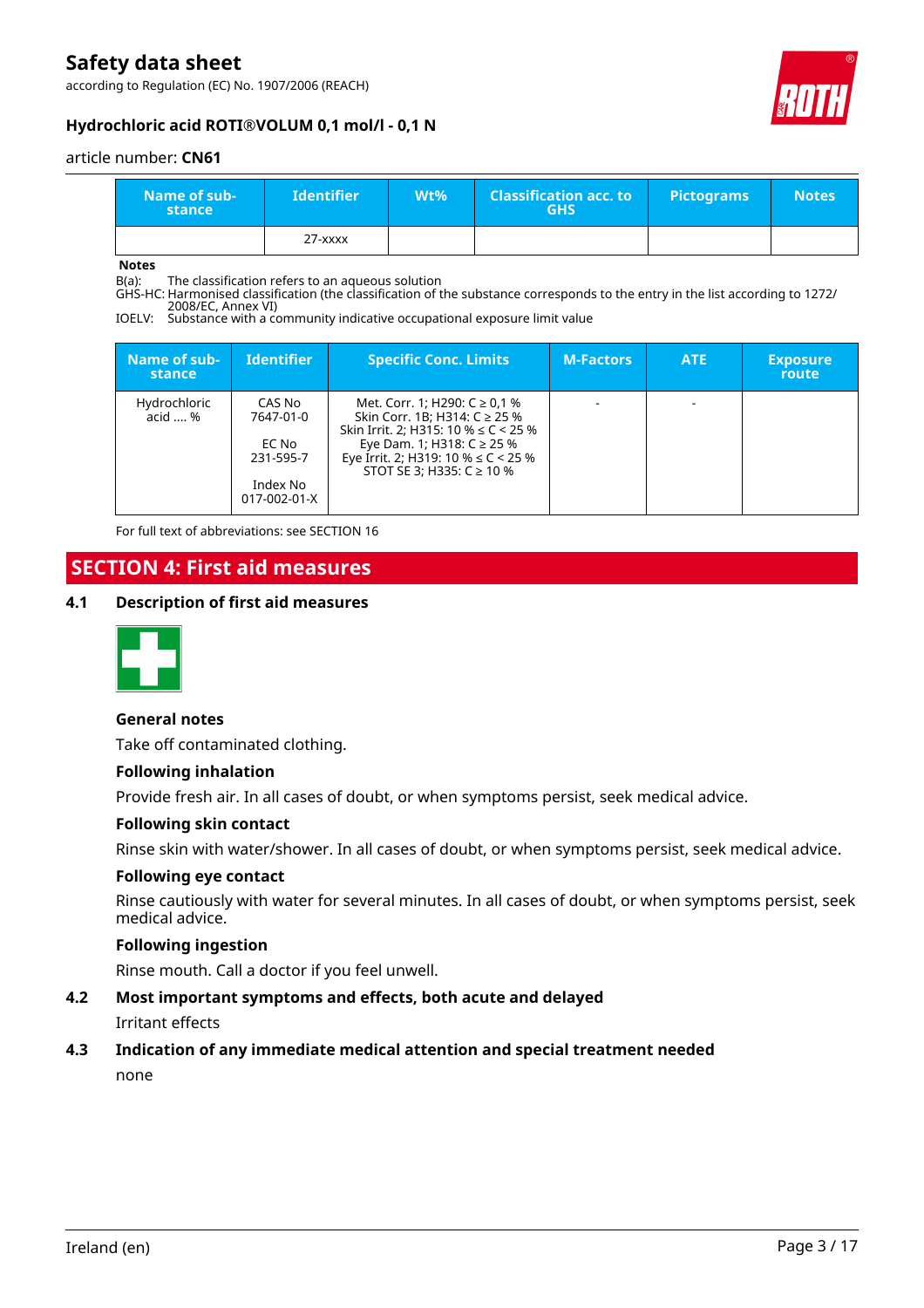according to Regulation (EC) No. 1907/2006 (REACH)

#### **Hydrochloric acid ROTI®VOLUM 0,1 mol/l - 0,1 N**



article number: **CN61**

### **SECTION 5: Firefighting measures**

#### **5.1 Extinguishing media**



#### **Suitable extinguishing media**

co-ordinate firefighting measures to the fire surroundings water spray, alcohol resistant foam, dry extinguishing powder, BC-powder, carbon dioxide (CO<sub>2</sub>)

#### **Unsuitable extinguishing media**

water jet

**5.2 Special hazards arising from the substance or mixture**

Non-combustible.

#### **5.3 Advice for firefighters**

In case of fire and/or explosion do not breathe fumes. Fight fire with normal precautions from a reasonable distance. Wear self-contained breathing apparatus.

### **SECTION 6: Accidental release measures**

**6.1 Personal precautions, protective equipment and emergency procedures**



#### **For non-emergency personnel**

Avoid contact with skin, eyes and clothes. Do not breathe vapour/spray.

#### **6.2 Environmental precautions**

Keep away from drains, surface and ground water.

#### **6.3 Methods and material for containment and cleaning up**

#### **Advice on how to contain a spill**

Covering of drains.

#### **Advice on how to clean up a spill**

Absorb with liquid-binding material (sand, diatomaceous earth, acid- or universal binding agents).

#### **Other information relating to spills and releases**

Place in appropriate containers for disposal.

#### **6.4 Reference to other sections**

Hazardous combustion products: see section 5. Personal protective equipment: see section 8. Incompatible materials: see section 10. Disposal considerations: see section 13.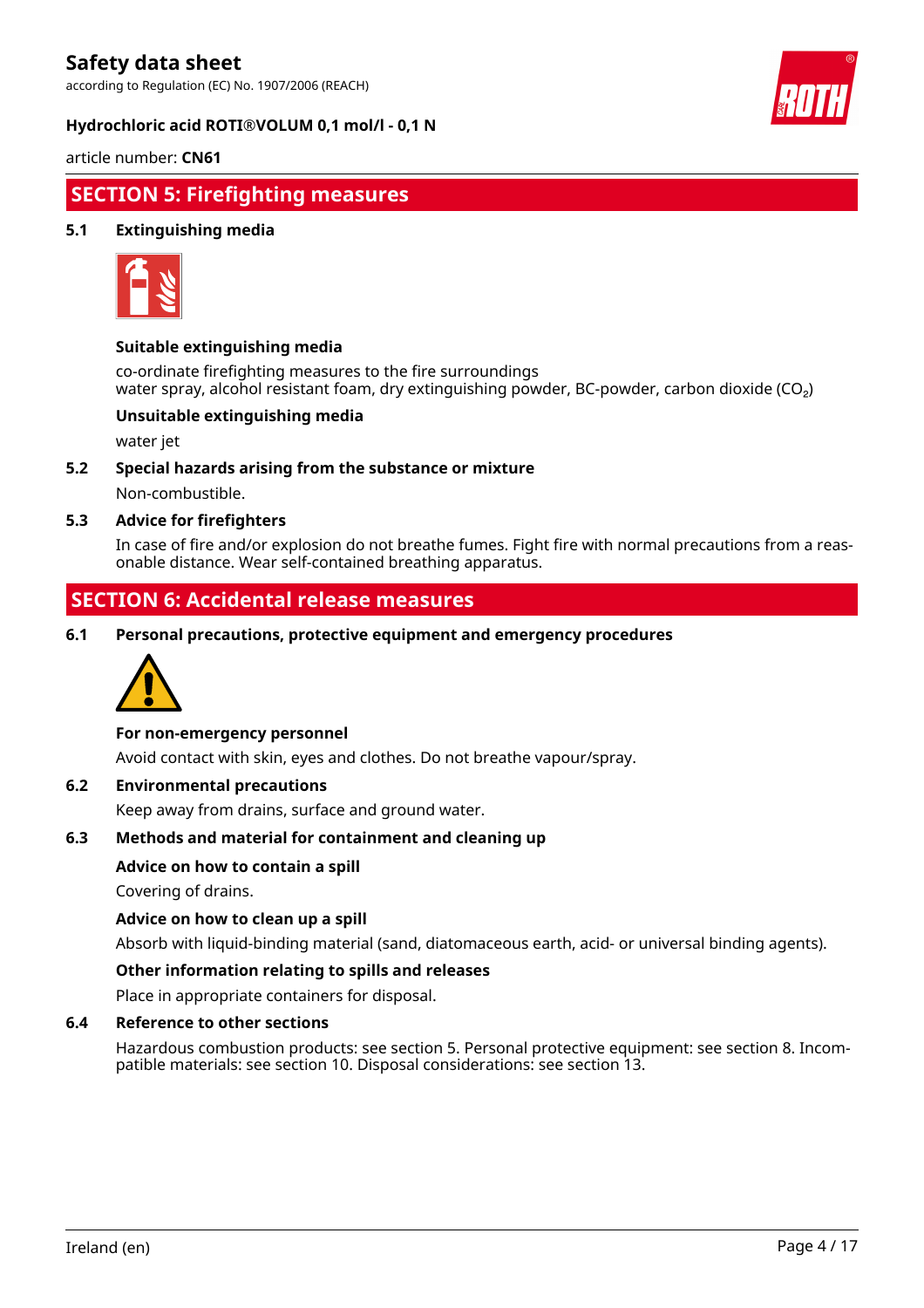according to Regulation (EC) No. 1907/2006 (REACH)

#### **Hydrochloric acid ROTI®VOLUM 0,1 mol/l - 0,1 N**



article number: **CN61**

# **SECTION 7: Handling and storage**

#### **7.1 Precautions for safe handling**

No special measures are necessary.

#### **Advice on general occupational hygiene**

Wash hands before breaks and after work. Keep away from food, drink and animal feedingstuffs.

### **7.2 Conditions for safe storage, including any incompatibilities**

Keep container tightly closed.

#### **Incompatible substances or mixtures**

Observe hints for combined storage.

#### **Consideration of other advice:**

#### **Specific designs for storage rooms or vessels**

Recommended storage temperature: 15 – 25 °C

#### **7.3 Specific end use(s)**

No information available.

### **SECTION 8: Exposure controls/personal protection**

#### **8.1 Control parameters**

#### **National limit values**

#### **Occupational exposure limit values (Workplace Exposure Limits)**

| Cou<br>ntr<br>$\mathbf{y}$ | <b>Name of agent</b> | <b>CAS No</b> | Identi-<br>fier | <b>TW</b><br>A<br>[pp<br>[m] | <b>TWA</b><br>[mq/<br>m <sup>3</sup> | <b>STE</b><br>L<br>[pp<br>m | <b>STEL</b><br>$\mathsf{[mq]}$<br>m <sup>3</sup> | Ceil<br>ing-<br>[pp<br>$m$ ] | Ceil-<br>ing-C<br>$\lceil \mathsf{mq} \rceil$<br>m <sup>3</sup> | <b>Nota-</b><br>tion | <b>Source</b>              |
|----------------------------|----------------------|---------------|-----------------|------------------------------|--------------------------------------|-----------------------------|--------------------------------------------------|------------------------------|-----------------------------------------------------------------|----------------------|----------------------------|
| EU                         | hydrogen chloride    | 7647-01-<br>0 | <b>IOELV</b>    | 5                            | 8                                    | 10                          | 15                                               |                              |                                                                 |                      | 2000/39/<br>EC             |
| IE                         | hydrogen chloride    | 7647-01-<br>0 | <b>OELV</b>     | 5                            | 8                                    | 10                          | 15                                               |                              |                                                                 |                      | S.I. No.<br>619 of<br>2001 |

#### **Notation**

Ceiling-C Ceiling value is a limit value above which exposure should not occur<br>STEL Short-term exposure limit: a limit value above which exposure shoul

STEL Short-term exposure limit: a limit value above which exposure should not occur and which is related to a 15 minute period (unless otherwise specified)

TWA Time-weighted average (long-term exposure limit): measured or calculated in relation to a reference period of 8 hours time-weighted average (unless otherwise specified)

| Relevant DNELs of components of the mixture |               |               |                            |                                                 |                   |                              |  |  |  |
|---------------------------------------------|---------------|---------------|----------------------------|-------------------------------------------------|-------------------|------------------------------|--|--|--|
| Name of sub-<br>stance                      | <b>CAS No</b> | End-<br>point | <b>Threshol</b><br>d level | <b>Protection</b><br>goal, route of<br>exposure | Used in           | <b>Exposure time</b>         |  |  |  |
| Hydrochloric acid<br>%                      | 7647-01-0     | <b>DNEL</b>   | $8 \text{ mg/m}^3$         | human, inhalat-<br>ory                          | worker (industry) | chronic - local ef-<br>fects |  |  |  |
| Hydrochloric acid<br>%                      | 7647-01-0     | <b>DNEL</b>   | 15 mg/m $3$                | human, inhalat-<br>ory                          | worker (industry) | acute - local ef-<br>fects   |  |  |  |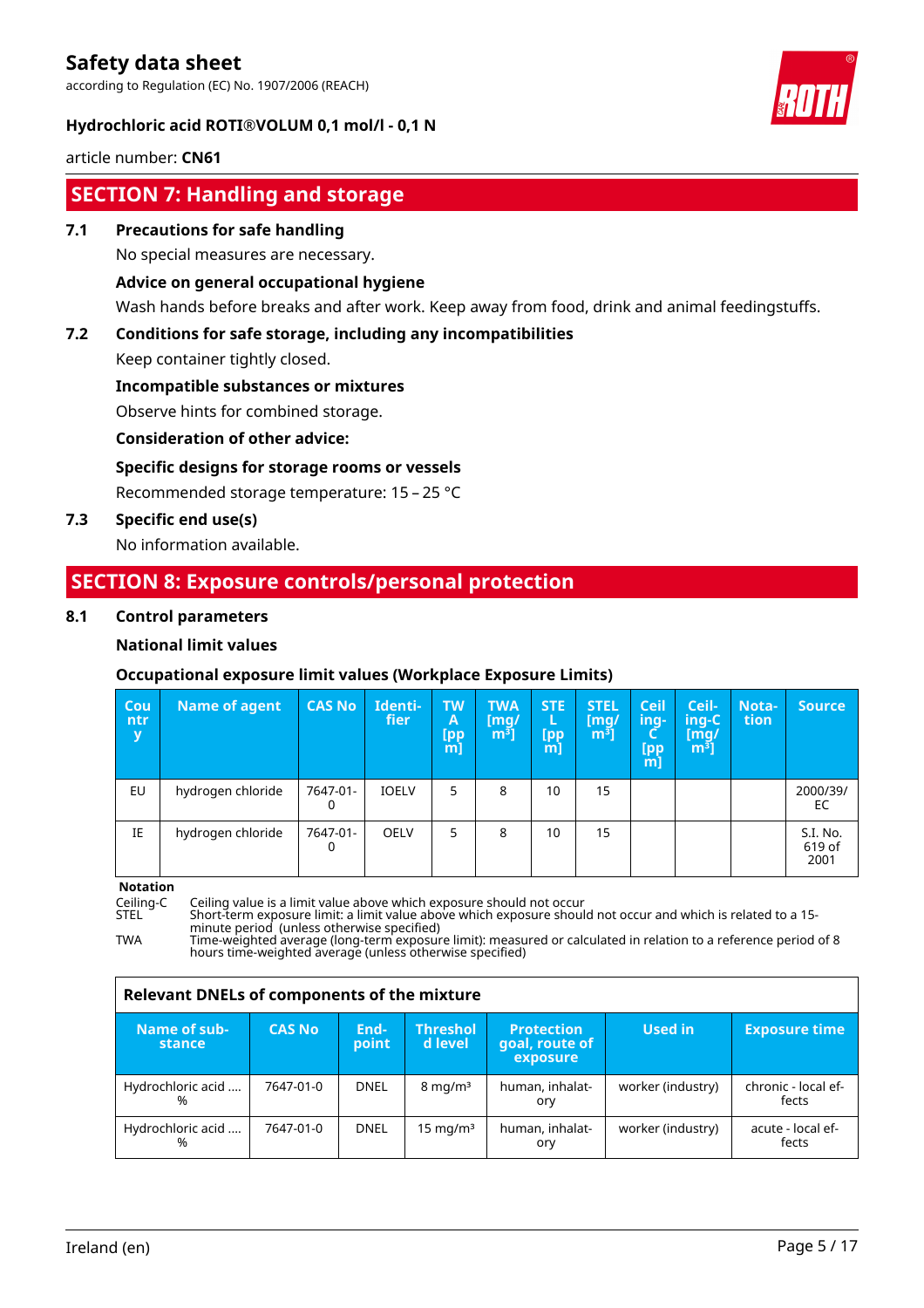according to Regulation (EC) No. 1907/2006 (REACH)

#### **Hydrochloric acid ROTI®VOLUM 0,1 mol/l - 0,1 N**



article number: **CN61**

#### **8.2 Exposure controls**

#### **Individual protection measures (personal protective equipment)**

#### **Eye/face protection**



Use safety goggle with side protection.

#### **Skin protection**



#### **• hand protection**

Wear suitable gloves. Chemical protection gloves are suitable, which are tested according to EN 374. For special purposes, it is recommended to check the resistance to chemicals of the protective gloves mentioned above together with the supplier of these gloves. The times are approximate values from measurements at 22 ° C and permanent contact. Increased temperatures due to heated substances, body heat etc. and a reduction of the effective layer thickness by stretching can lead to a considerable reduction of the breakthrough time. If in doubt, contact manufacturer. At an approx. 1.5 times larger / smaller layer thickness, the respective breakthrough time is doubled / halved. The data apply only to the pure substance. When transferred to substance mixtures, they may only be considered as a guide.

#### **• type of material**

NBR (Nitrile rubber)

#### **• material thickness**

>0,11 mm

#### **• breakthrough times of the glove material**

>480 minutes (permeation: level 6)

#### **• other protection measures**

Take recovery periods for skin regeneration. Preventive skin protection (barrier creams/ointments) is recommended.

#### **Respiratory protection**



Respiratory protection necessary at: Aerosol or mist formation. Type: E (against acidic gases like sulphur dioxide or hydrogen chloride, colour code: Yellow).

#### **Environmental exposure controls**

Keep away from drains, surface and ground water.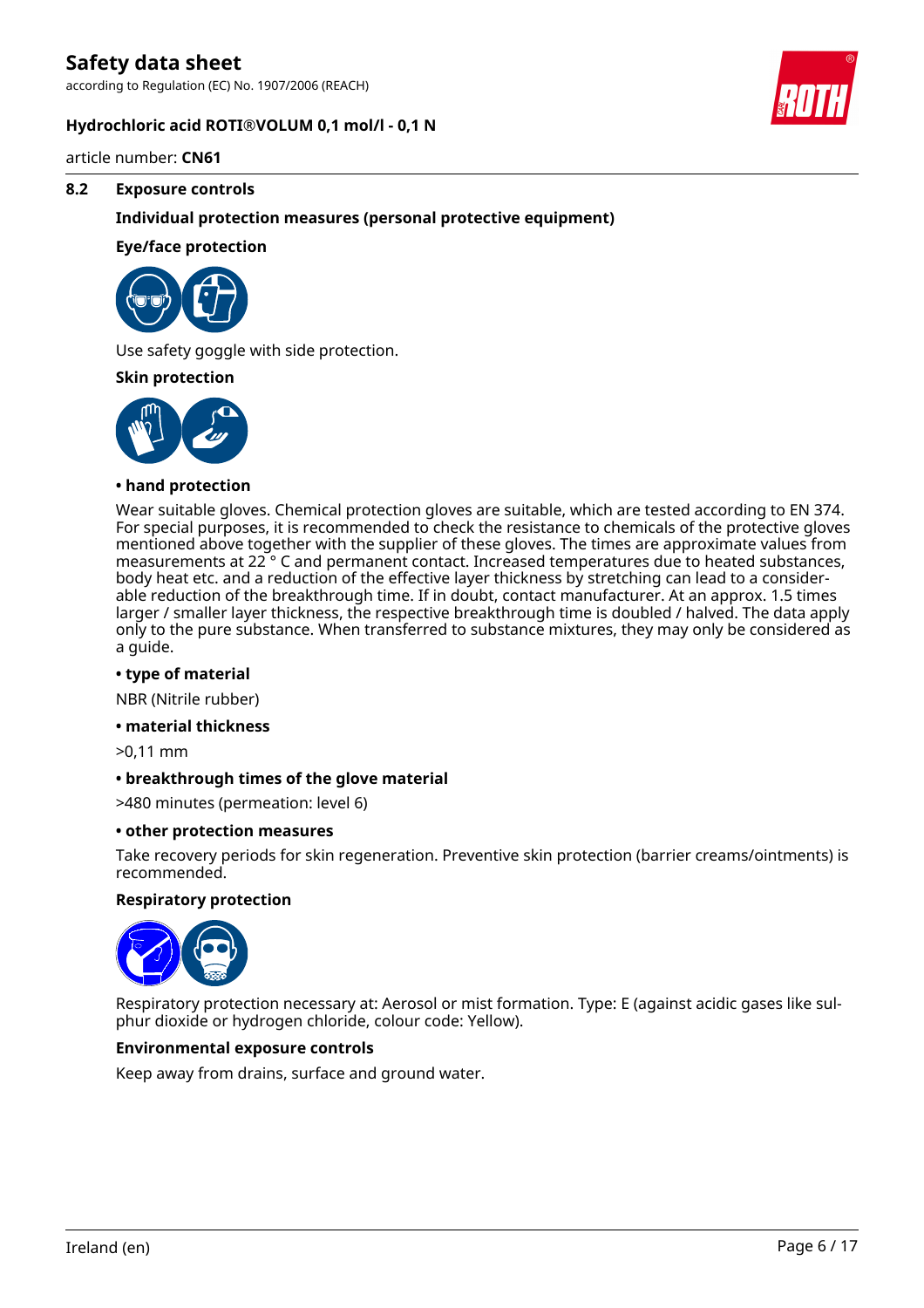according to Regulation (EC) No. 1907/2006 (REACH)

### **Hydrochloric acid ROTI®VOLUM 0,1 mol/l - 0,1 N**



#### article number: **CN61**

# **SECTION 9: Physical and chemical properties**

| 9.1 | Information on basic physical and chemical properties       |                                               |  |  |  |  |  |  |
|-----|-------------------------------------------------------------|-----------------------------------------------|--|--|--|--|--|--|
|     | Physical state                                              | liquid                                        |  |  |  |  |  |  |
|     | Colour                                                      | colourless                                    |  |  |  |  |  |  |
|     | Odour                                                       | odourless                                     |  |  |  |  |  |  |
|     | Melting point/freezing point                                | not determined                                |  |  |  |  |  |  |
|     | Boiling point or initial boiling point and boiling<br>range | >85 °C                                        |  |  |  |  |  |  |
|     | Flammability                                                | non-combustible                               |  |  |  |  |  |  |
|     | Lower and upper explosion limit                             | not determined                                |  |  |  |  |  |  |
|     | Flash point                                                 | not determined                                |  |  |  |  |  |  |
|     | Auto-ignition temperature                                   | not determined                                |  |  |  |  |  |  |
|     | Decomposition temperature                                   | not relevant                                  |  |  |  |  |  |  |
|     | pH (value)                                                  | $2 - 4 (20 °C)$                               |  |  |  |  |  |  |
|     | Kinematic viscosity                                         | not determined                                |  |  |  |  |  |  |
|     | Solubility(ies)                                             |                                               |  |  |  |  |  |  |
|     | Water solubility                                            | miscible in any proportion                    |  |  |  |  |  |  |
|     | Partition coefficient                                       |                                               |  |  |  |  |  |  |
|     | Partition coefficient n-octanol/water (log value):          | not relevant (inorganic)                      |  |  |  |  |  |  |
|     | Vapour pressure                                             | not determined                                |  |  |  |  |  |  |
|     | Density                                                     | 1,016 $9/_{cm^3}$                             |  |  |  |  |  |  |
|     | Relative vapour density                                     | information on this property is not available |  |  |  |  |  |  |
|     | Particle characteristics                                    | not relevant (liquid)                         |  |  |  |  |  |  |
|     | Other safety parameters                                     |                                               |  |  |  |  |  |  |
|     | Oxidising properties                                        | none                                          |  |  |  |  |  |  |
| 9.2 | <b>Other information</b>                                    |                                               |  |  |  |  |  |  |
|     | Information with regard to physical hazard<br>classes:      |                                               |  |  |  |  |  |  |
|     | Corrosive to metals                                         | category 1: corrosive to metals               |  |  |  |  |  |  |
|     | Other safety characteristics:                               |                                               |  |  |  |  |  |  |
|     | Miscibility                                                 | completely miscible with water                |  |  |  |  |  |  |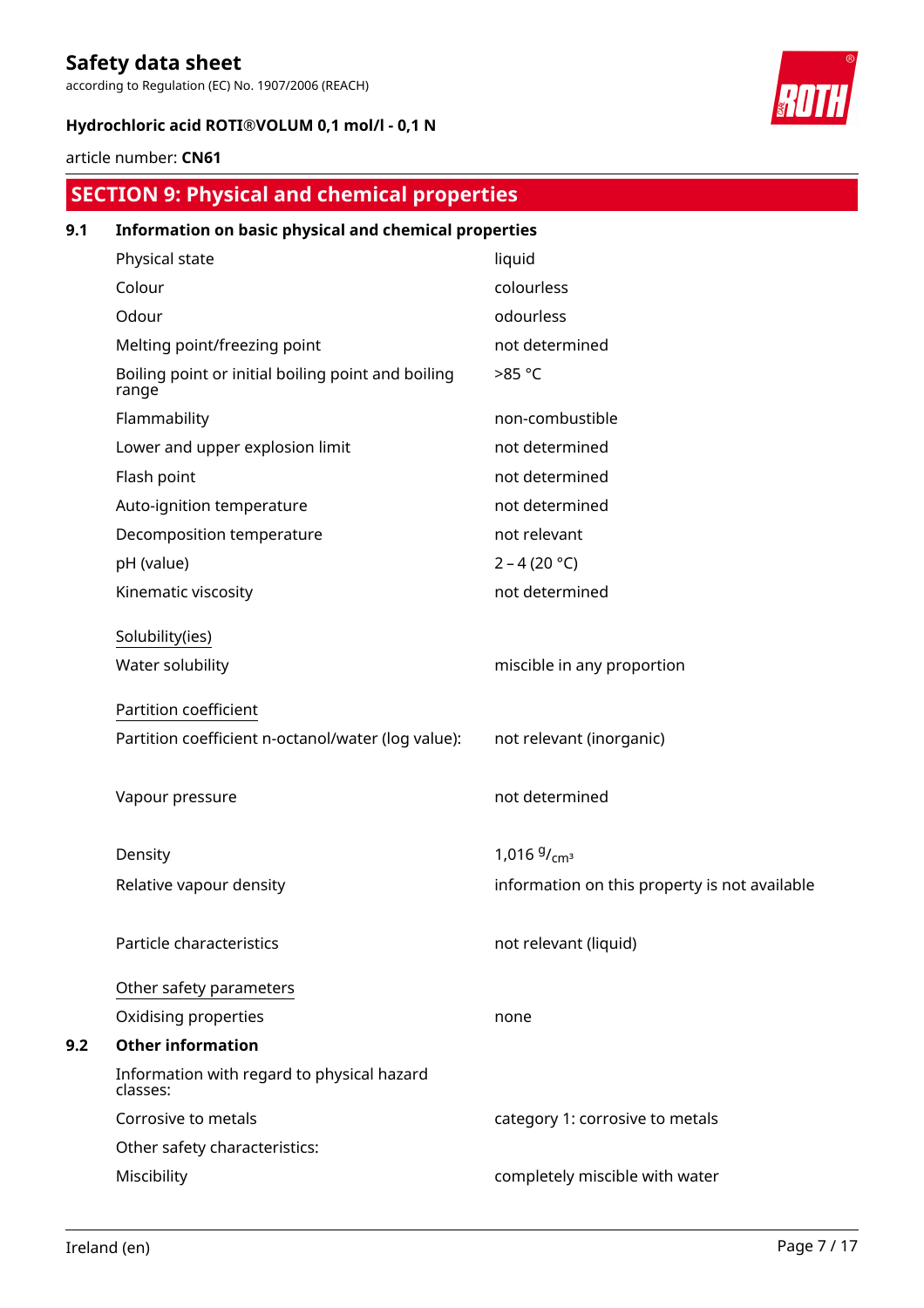according to Regulation (EC) No. 1907/2006 (REACH)

#### **Hydrochloric acid ROTI®VOLUM 0,1 mol/l - 0,1 N**

article number: **CN61**

# **SECTION 10: Stability and reactivity**

#### **10.1 Reactivity**

Substance or mixture corrosive to metals.

#### **10.2 Chemical stability**

The material is stable under normal ambient and anticipated storage and handling conditions of temperature and pressure.

#### **10.3 Possibility of hazardous reactions**

**Violent reaction with:** Strong alkali

#### **10.4 Conditions to avoid**

There are no specific conditions known which have to be avoided.

- **10.5 Incompatible materials** different metals
- **10.6 Hazardous decomposition products** Hazardous combustion products: see section 5.

# **SECTION 11: Toxicological information**

#### **11.1 Information on hazard classes as defined in Regulation (EC) No 1272/2008**

Test data are not available for the complete mixture.

#### **Classification procedure**

The method for classification of the mixture is based on ingredients of the mixture (additivity formula).

#### **Classification according to GHS (1272/2008/EC, CLP)**

#### **Acute toxicity**

Shall not be classified as acutely toxic.

#### **Skin corrosion/irritation**

Shall not be classified as corrosive/irritant to skin.

#### **Serious eye damage/eye irritation**

Shall not be classified as seriously damaging to the eye or eye irritant.

#### **Respiratory or skin sensitisation**

Shall not be classified as a respiratory or skin sensitiser.

#### **Germ cell mutagenicity**

Shall not be classified as germ cell mutagenic.

#### **Carcinogenicity**

Shall not be classified as carcinogenic.

#### **Reproductive toxicity**

Shall not be classified as a reproductive toxicant.

#### **Specific target organ toxicity - single exposure**

Shall not be classified as a specific target organ toxicant (single exposure).

#### **Specific target organ toxicity - repeated exposure**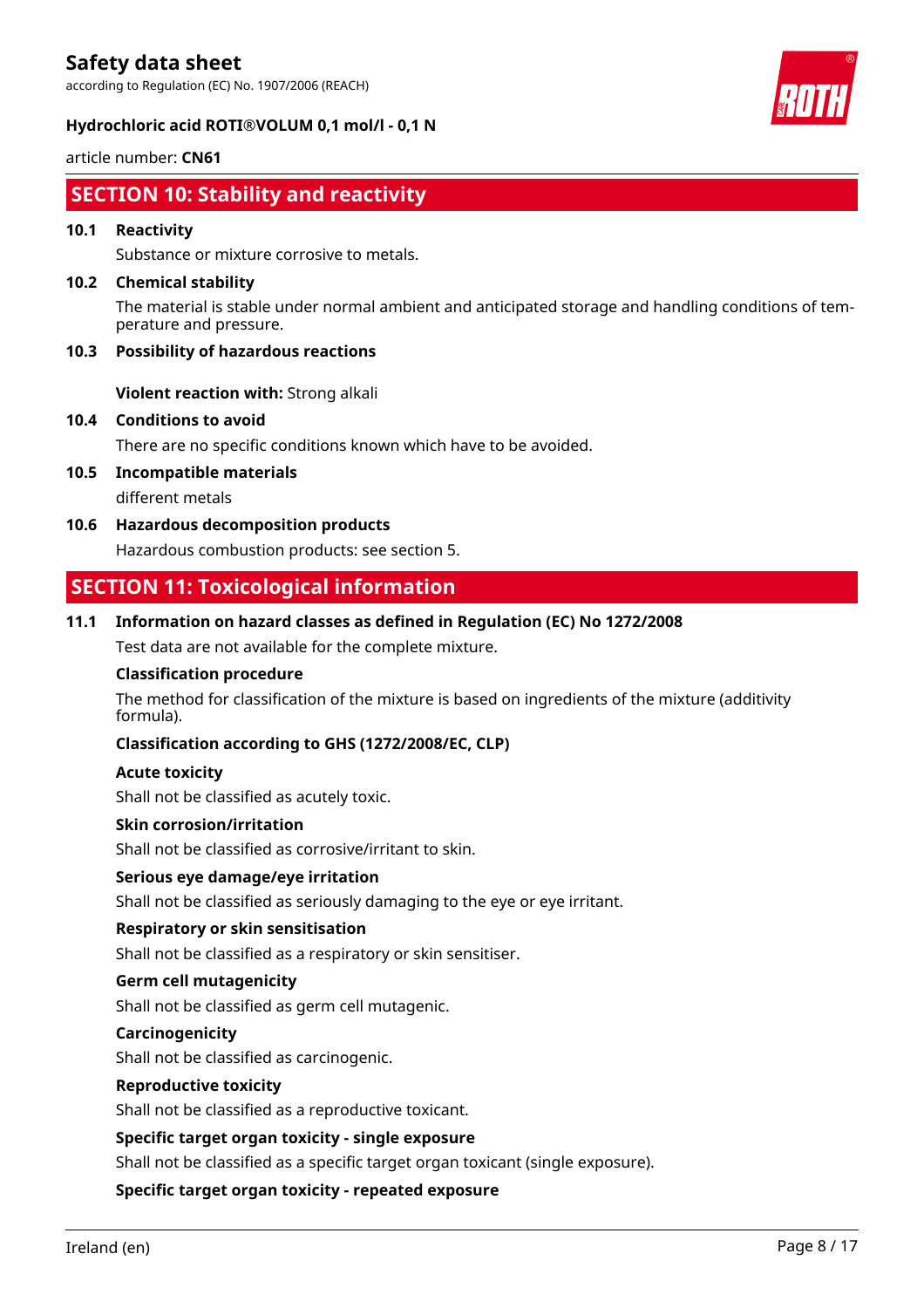according to Regulation (EC) No. 1907/2006 (REACH)

#### **Hydrochloric acid ROTI®VOLUM 0,1 mol/l - 0,1 N**



#### article number: **CN61**

Shall not be classified as a specific target organ toxicant (repeated exposure).

#### **Aspiration hazard**

Shall not be classified as presenting an aspiration hazard.

#### **Symptoms related to the physical, chemical and toxicological characteristics**

#### **• If swallowed**

Data are not available.

#### **• If in eyes**

Data are not available.

#### **• If inhaled**

Data are not available.

#### **• If on skin**

Data are not available.

#### **• Other information**

Due to its pH value (see section 9), irritation of the skin and eyes cannot be ruled out

#### **11.2 Endocrine disrupting properties**

None of the ingredients are listed.

#### **11.3 Information on other hazards**

There is no additional information.

### **SECTION 12: Ecological information**

#### **12.1 Toxicity**

Shall not be classified as hazardous to the aquatic environment.

#### **Biodegradation**

The methods for determining the biological degradability are not applicable to inorganic substances.

#### **12.2 Process of degradability** Data are not available.

**12.3 Bioaccumulative potential** Data are not available.

# **12.4 Mobility in soil**

Data are not available.

- **12.5 Results of PBT and vPvB assessment** Data are not available.
- **12.6 Endocrine disrupting properties** None of the ingredients are listed.

#### **12.7 Other adverse effects**

Data are not available.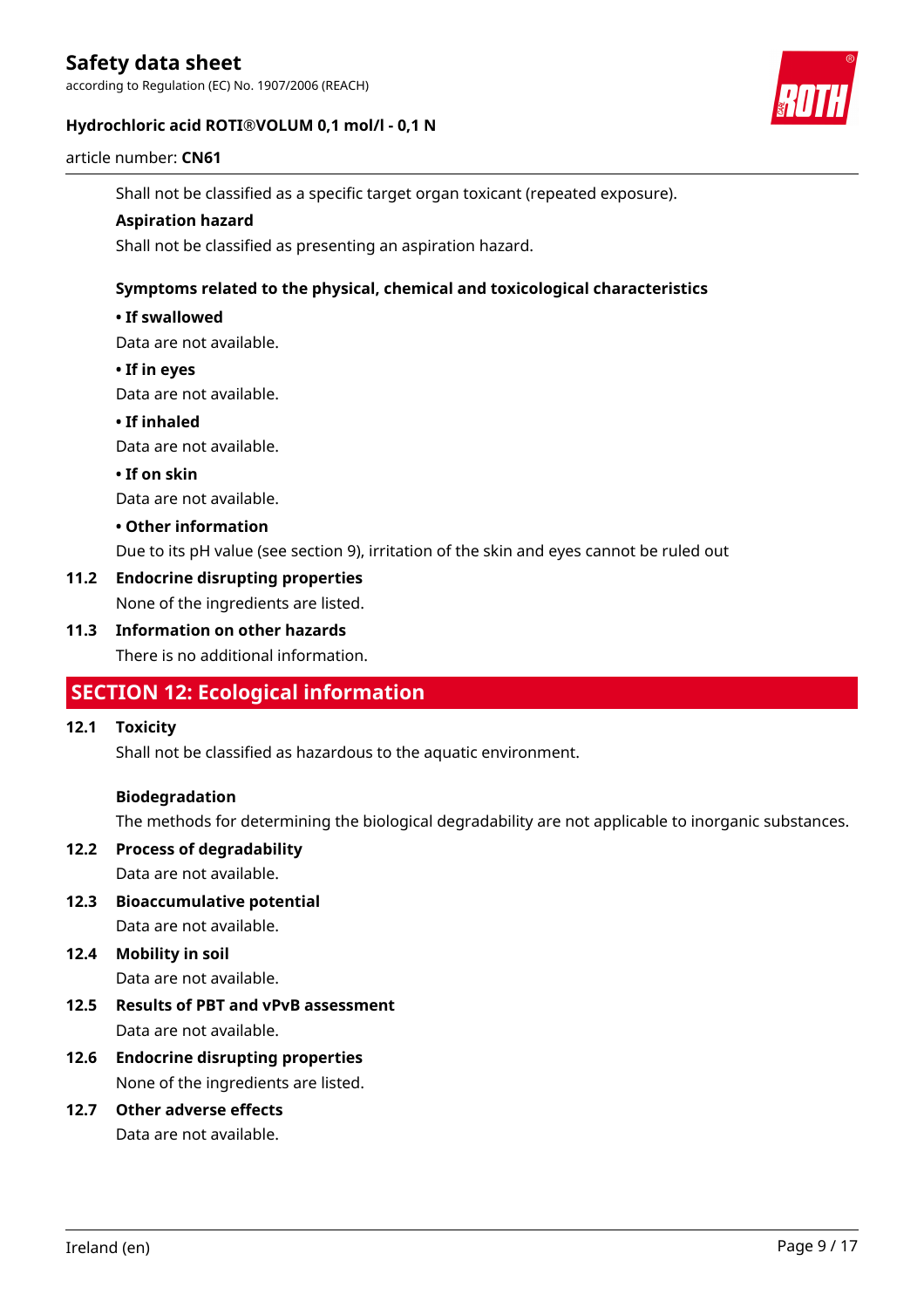according to Regulation (EC) No. 1907/2006 (REACH)

#### **Hydrochloric acid ROTI®VOLUM 0,1 mol/l - 0,1 N**



article number: **CN61**

# **SECTION 13: Disposal considerations**

#### **13.1 Waste treatment methods**



This material and its container must be disposed of as hazardous waste. Dispose of contents/container in accordance with local/regional/national/international regulations.

#### **Sewage disposal-relevant information**

Do not empty into drains.

#### **Waste treatment of containers/packagings**

It is a dangerous waste; only packagings which are approved (e.g. acc. to ADR) may be used.

#### **13.2 Relevant provisions relating to waste**

The allocation of waste identity numbers/waste descriptions must be carried out according to the EEC, specific to the industry and process. Waste catalogue ordinance (Germany).

#### **13.3 Remarks**

Waste shall be separated into the categories that can be handled separately by the local or national waste management facilities. Please consider the relevant national or regional provisions.

### **SECTION 14: Transport information**

| 14.1 | UN number or ID number            |                                                                            |
|------|-----------------------------------|----------------------------------------------------------------------------|
|      | ADR/RID/ADN                       | <b>UN 1789</b>                                                             |
|      | IMDG-Code                         | <b>UN 1789</b>                                                             |
|      | ICAO-TI                           | <b>UN 1789</b>                                                             |
| 14.2 | UN proper shipping name           |                                                                            |
|      | ADR/RID/ADN                       | <b>HYDROCHLORIC ACID</b>                                                   |
|      | IMDG-Code                         | <b>HYDROCHLORIC ACID</b>                                                   |
|      | ICAO-TI                           | Hydrochloric acid                                                          |
| 14.3 | <b>Transport hazard class(es)</b> |                                                                            |
|      | ADR/RID/ADN                       | 8                                                                          |
|      | IMDG-Code                         | 8                                                                          |
|      | ICAO-TI                           | 8                                                                          |
| 14.4 | <b>Packing group</b>              |                                                                            |
|      | ADR/RID/ADN                       | $\rm II$                                                                   |
|      | IMDG-Code                         | $_{\rm II}$                                                                |
|      | ICAO-TI                           | $\mathbf{I}$                                                               |
| 14.5 | <b>Environmental hazards</b>      | non-environmentally hazardous acc. to the dan-<br>gerous goods regulations |

#### **14.6 Special precautions for user**

Provisions for dangerous goods (ADR) should be complied within the premises.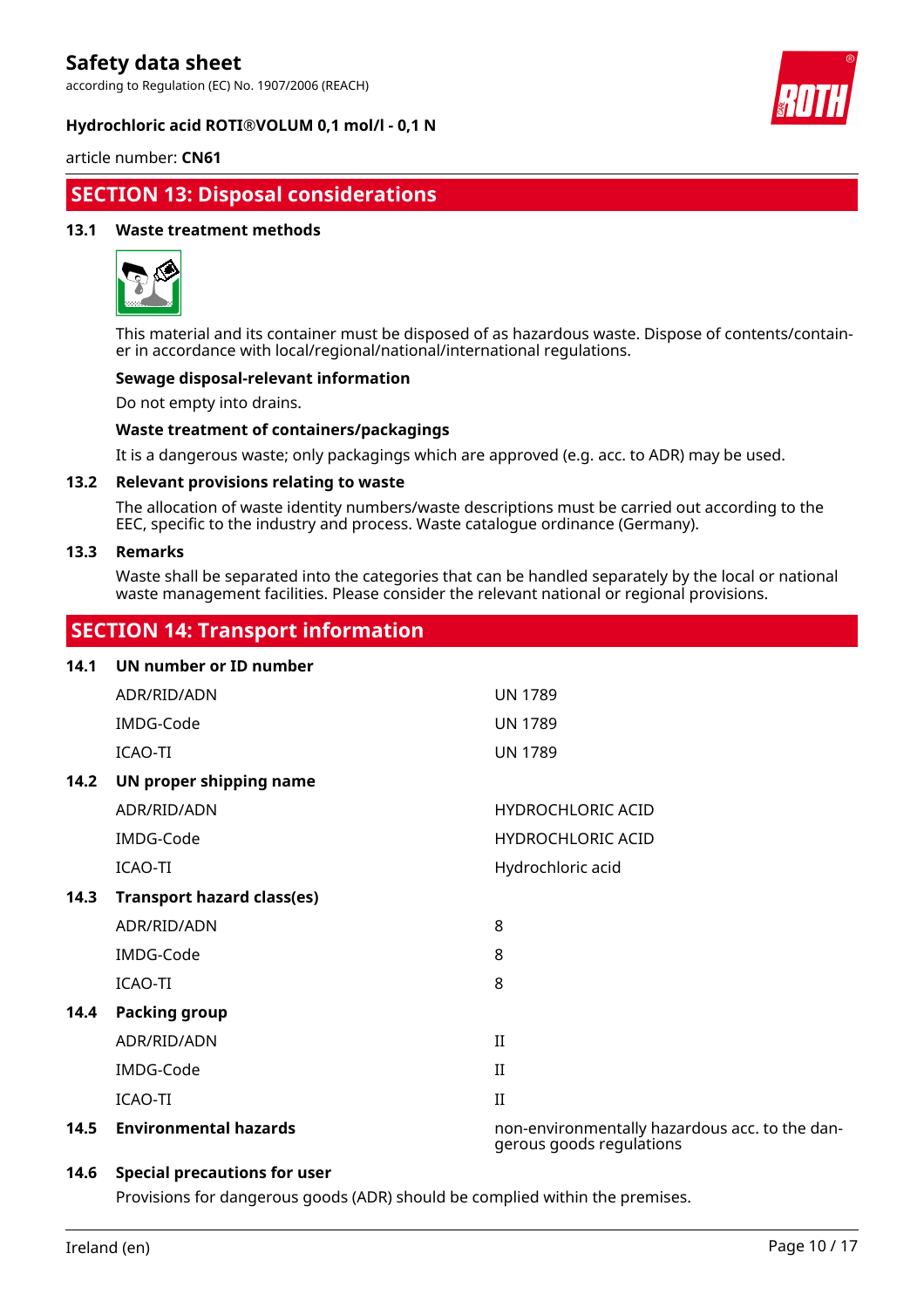according to Regulation (EC) No. 1907/2006 (REACH)



#### **Hydrochloric acid ROTI®VOLUM 0,1 mol/l - 0,1 N**

article number: **CN61**

### **14.7 Maritime transport in bulk according to IMO instruments** The cargo is not intended to be carried in bulk.

### **14.8 Information for each of the UN Model Regulations**

| information                                                                        | Transport of dangerous goods by road, rail and inland waterway (ADR/RID/ADN) - Additional |
|------------------------------------------------------------------------------------|-------------------------------------------------------------------------------------------|
| Proper shipping name                                                               | <b>HYDROCHLORIC ACID</b>                                                                  |
| Particulars in the transport document                                              | UN1789, HYDROCHLORIC ACID, 8, II, (E)                                                     |
| Classification code                                                                | C <sub>1</sub>                                                                            |
| Danger label(s)                                                                    | 8                                                                                         |
|                                                                                    |                                                                                           |
| Special provisions (SP)                                                            | 520                                                                                       |
| Excepted quantities (EQ)                                                           | E <sub>2</sub>                                                                            |
| Limited quantities (LQ)                                                            | 1 <sub>L</sub>                                                                            |
| Transport category (TC)                                                            | $\overline{2}$                                                                            |
| Tunnel restriction code (TRC)                                                      | E                                                                                         |
| Hazard identification No                                                           | 80                                                                                        |
| <b>International Maritime Dangerous Goods Code (IMDG) - Additional information</b> |                                                                                           |
| Proper shipping name                                                               | <b>HYDROCHLORIC ACID</b>                                                                  |
| Particulars in the shipper's declaration                                           | UN1789, HYDROCHLORIC ACID, 8, II                                                          |
| Marine pollutant                                                                   |                                                                                           |
| Danger label(s)                                                                    | 8                                                                                         |
|                                                                                    |                                                                                           |
| Excepted quantities (EQ)                                                           | E <sub>2</sub>                                                                            |
| Limited quantities (LQ)                                                            | 1 <sub>L</sub>                                                                            |
| EmS                                                                                | F-A, S-B                                                                                  |
| Stowage category                                                                   | $\mathsf C$                                                                               |
| <b>Segregation group</b>                                                           | 1 - Acids                                                                                 |
| International Civil Aviation Organization (ICAO-IATA/DGR) - Additional information |                                                                                           |
| Proper shipping name                                                               | Hydrochloric acid                                                                         |
| Particulars in the shipper's declaration                                           | UN1789, Hydrochloric acid, 8, II                                                          |
| Danger label(s)                                                                    | 8                                                                                         |
|                                                                                    |                                                                                           |
| Special provisions (SP)                                                            | A <sub>3</sub>                                                                            |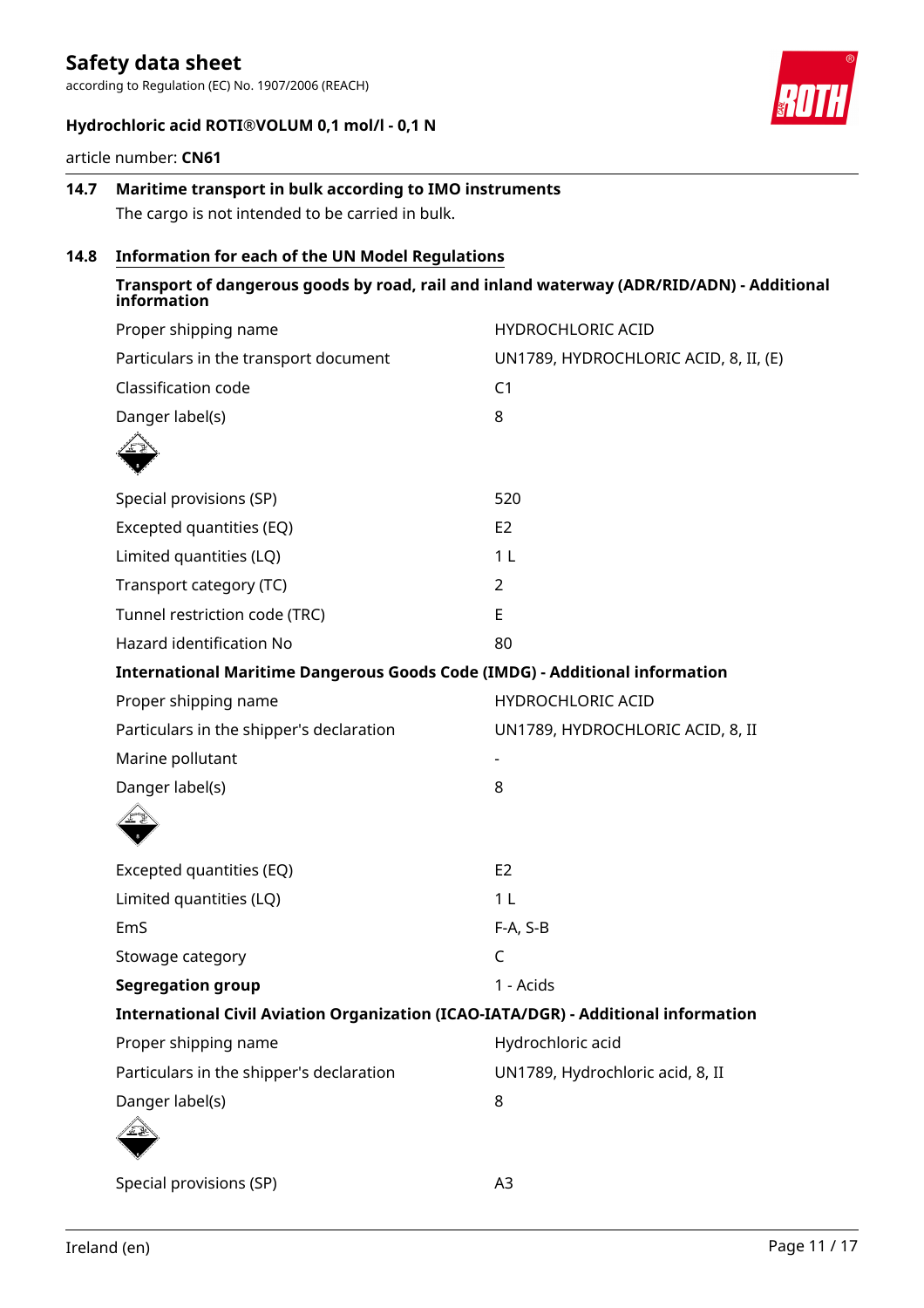according to Regulation (EC) No. 1907/2006 (REACH)



#### **Hydrochloric acid ROTI®VOLUM 0,1 mol/l - 0,1 N**

article number: **CN61**

| Excepted quantities (EQ) | F2    |
|--------------------------|-------|
| Limited quantities (LQ)  | 0.5 L |

### **SECTION 15: Regulatory information**

### **15.1 Safety, health and environmental regulations/legislation specific for the substance or mixture Relevant provisions of the European Union (EU)**

#### **Restrictions according to REACH, Annex XVII**

| Dangerous substances with restrictions (REACH, Annex XVII) |                                                                                                          |               |                    |           |
|------------------------------------------------------------|----------------------------------------------------------------------------------------------------------|---------------|--------------------|-----------|
| Name of substance                                          | Name acc. to inventory                                                                                   | <b>CAS No</b> | <b>Restriction</b> | <b>No</b> |
| Hydrochloric acid  %                                       | this product meets the criteria for<br>classification in accordance with Reg-<br>ulation No 1272/2008/EC |               | R <sub>3</sub>     |           |
| Hydrochloric acid  %                                       | substances in tattoo inks and perman-<br>ent make-up                                                     |               | R75                | 75        |

**Legend**

R3 1. Shall not be used in:

- ornamental articles intended to produce light or colour effects by means of different phases, for example in ornamental lamps and ashtrays,

- tricks and jokes,

- games for one or more participants, or any article intended to be used as such, even with ornamental aspects,

2. Articles not complying with paragraph 1 shall not be placed on the market.

3. Shall not be placed on the market if they contain a colouring agent, unless required for fiscal reasons, or perfume, or both, if they:

— can be used as fuel in decorative oil lamps for supply to the general public, and

— present an aspiration hazard and are labelled with H304.

4. Decorative oil lamps for supply to the general public shall not be placed on the market unless they conform to the European Standard on Decorative oil lamps (EN 14059) adopted by the European Committee for Standardisation (CEN).

5. Without prejudice to the implementation of other Union provisions relating to the classification, labelling and packaging of substances and mixtures, suppliers shall ensure, before the placing on the market, that the following requirements are met:

(a) lamp oils, labelled with H304, intended for supply to the general public are visibly, legibly and indelibly marked as follows: "Keep lamps filled with this liquid out of the reach of children"; and, by 1 December 2010, "Just a sip of lamp oil – or even sucking the wick of lamps – may lead to life-threatening lung damage";

(b) grill lighter fluids, labelled with H304, intended for supply to the general public are legibly and indelibly marked by 1 December 2010 as follows: 'Just a sip of grill lighter fluid may lead to life threatening lung damage'; (c) lamps oils and grill lighters, labelled with H304, intended for supply to the general public are packaged in black opaque containers not exceeding 1 litre by 1 December 2010.';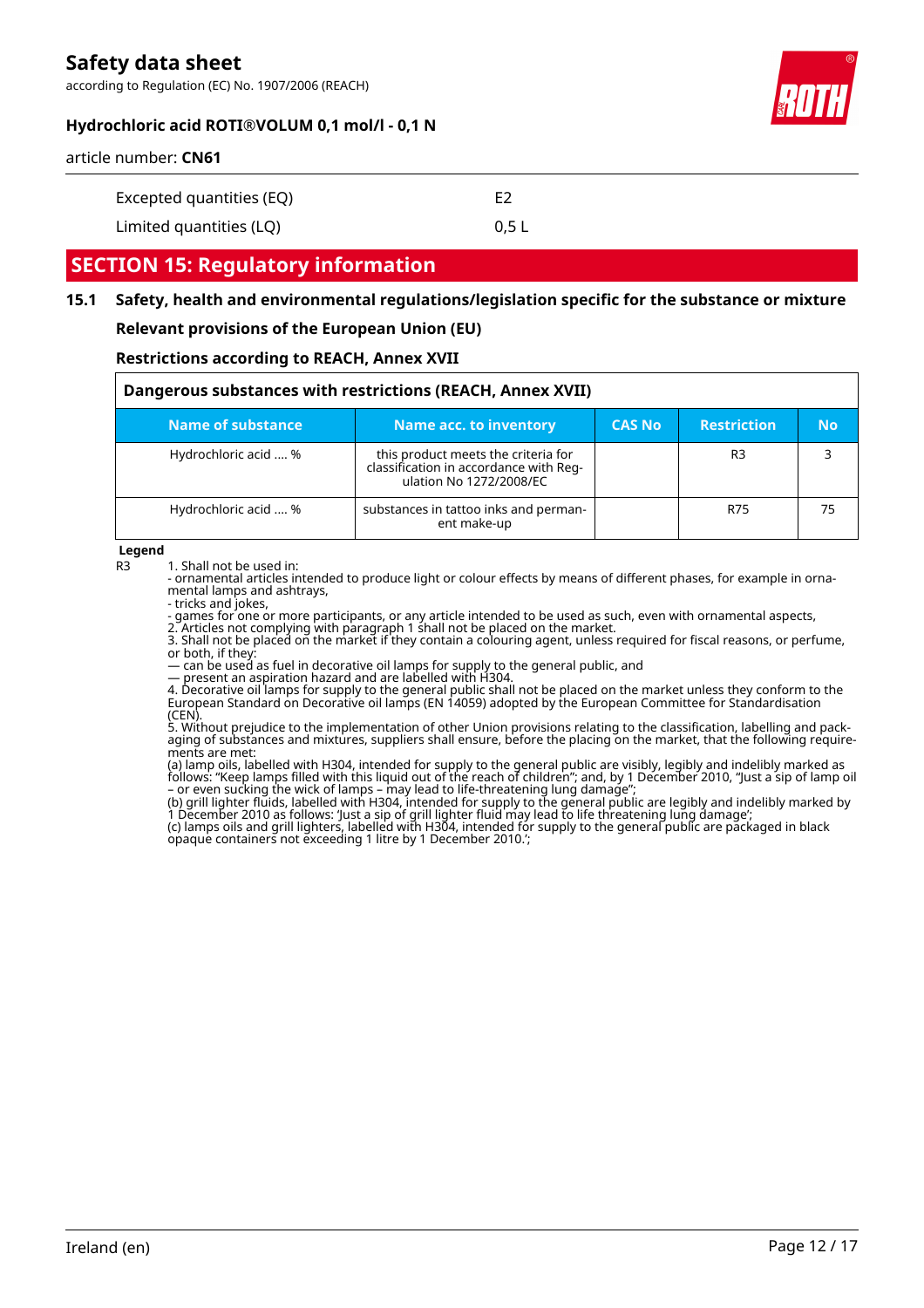according to Regulation (EC) No. 1907/2006 (REACH)

### **Hydrochloric acid ROTI®VOLUM 0,1 mol/l - 0,1 N**



#### article number: **CN61**

| Legend |                                                                                                                                                                                                                                                                                                                                                                                                                                                                                                                                                                                                                                                                                                                                                                                                                                                                                                                                                                                                                                                                               |
|--------|-------------------------------------------------------------------------------------------------------------------------------------------------------------------------------------------------------------------------------------------------------------------------------------------------------------------------------------------------------------------------------------------------------------------------------------------------------------------------------------------------------------------------------------------------------------------------------------------------------------------------------------------------------------------------------------------------------------------------------------------------------------------------------------------------------------------------------------------------------------------------------------------------------------------------------------------------------------------------------------------------------------------------------------------------------------------------------|
| R75    | 1. Shall not be placed on the market in mixtures for use for tattooing purposes, and mixtures containing any such sub-<br>stances shall not be used for tattooing purposes, after 4 January 2022 if the substance or substances in question is or<br>are present in the following circumstances:                                                                                                                                                                                                                                                                                                                                                                                                                                                                                                                                                                                                                                                                                                                                                                              |
|        | (a) in the case of a substance classified in Part 3 of Annex VI to Regulation (EC) No 1272/2008 as carcinogen category<br>1A, 1B or 2, or germ cell mutagen category 1A, 1B or 2, the substance is present in the mixture in a concentration<br>equal to or greater than 0,00005 % by weight;                                                                                                                                                                                                                                                                                                                                                                                                                                                                                                                                                                                                                                                                                                                                                                                 |
|        | (b) in the case of a substance classified in Part 3 of Annex VI to Regulation (EC) No 1272/2008 as reproductive toxicant<br>category 1A, 1B or 2, the substance is present in the mixture in a concentration equal to or greater than 0,001 % by<br>weight;                                                                                                                                                                                                                                                                                                                                                                                                                                                                                                                                                                                                                                                                                                                                                                                                                   |
|        | (c) in the case of a substance classified in Part 3 of Annex VI to Regulation (EC) No 1272/2008 as skin sensitiser cat-<br>egory 1, 1A or 1B, the substance is present in the mixture in a concentration equal to or greater than 0,001 % by<br>weight;                                                                                                                                                                                                                                                                                                                                                                                                                                                                                                                                                                                                                                                                                                                                                                                                                       |
|        | (d) in the case of a substance classified in Part 3 of Annex VI to Regulation (EC) No 1272/2008 as skin corrosive cat-<br>egory 1, 1A, 1B or 1C or skin irritant category 2, or as serious eye damage category 1 or eye irritant category 2, the<br>substance is present in the mixture in a concentration equal to or greater than.<br>(i) 0,1 % by weight, if the substance is used solely as a $p$ H regulator;                                                                                                                                                                                                                                                                                                                                                                                                                                                                                                                                                                                                                                                            |
|        | (ii) 0,01 % by weight, in all other cases;<br>(e) in the case of a substance listed in Annex II to Regulation (EC) No 1223/2009 (*1), the substance is present in the<br>mixture in a concentration equal to or greater than 0,00005 % by weight;                                                                                                                                                                                                                                                                                                                                                                                                                                                                                                                                                                                                                                                                                                                                                                                                                             |
|        | (f) in the case of a substance for which a condition of one or more of the following kinds is specified in column g<br>(Product type, Body parts) of the table in Annex IV to Regulation (EC) No 1223/2009, the substance is present in the<br>mixture in a concentration equal to or greater than 0,00005 % by weight:<br>(i) "Rinse-off products";                                                                                                                                                                                                                                                                                                                                                                                                                                                                                                                                                                                                                                                                                                                          |
|        | (ii) "Not to be used in products applied on mucous membranes";                                                                                                                                                                                                                                                                                                                                                                                                                                                                                                                                                                                                                                                                                                                                                                                                                                                                                                                                                                                                                |
|        | (iii) "Not to be used in eye products";<br>(g) in the case of a substance for which a condition is specified in column h (Maximum concentration in ready for use<br>preparation) or column i (Other) of the table in Annex IV to Regulation (EC) No 1223/2009, the substance is present in<br>the mixture in a concentration, or in some other way, that does not accord with the condition specified in that column;<br>(h) in the case of a substance listed in Appendix 13 to this Annex, the substance is present in the mixture in a concen-<br>tration equal to or greater than the concentration limit specified for that substance in that Appendix.<br>2. For the purposes of this entry use of a mixture "for tattooing purposes" means injection or introduction of the mix-<br>ture into a person's skin, mucous membrane or eyeball, by any process or procedure (including procedures com-<br>monly referred to as permanent make-up, cosmetic tattooing, micro-blading and micro-pigmentation), with the aim of<br>making a mark or design on his or her body. |
|        | 3. If a substance not listed in Appendix 13 falls within more than one of points (a) to (g) of paragraph 1, the strictest<br>concentration limit laid down in the points in question shall apply to that substance. If a substance listed in Appendix<br>13 also falls within one or more of points (a) to (g) of paragraph 1, the concentration limit laid down in point (h) of<br>paragraph 1 shall apply to that substance.                                                                                                                                                                                                                                                                                                                                                                                                                                                                                                                                                                                                                                                |
|        | 4. By way of derogation, paragraph 1 shall not apply to the following substances until 4 January 2023:<br>(a) Pigment Blue 15:3 (CI 74160, EC No 205-685-1, CAS No 147-14-8);                                                                                                                                                                                                                                                                                                                                                                                                                                                                                                                                                                                                                                                                                                                                                                                                                                                                                                 |
|        | (b) Pigment Green 7 (CI 74260, EC No 215-524-7, CAS No 1328-53-6).<br>5. If Part 3 of Annex VI to Regulation (EC) No 1272/2008 is amended after 4 January 2021 to classify or re-classify a sub-<br>stance such that the substance then becomes caught by point (a), (b), (c) or (d) of paragraph 1 of this entry, or such<br>that it then falls within a different one of those points from the one within which it fell previously, and the date of ap-<br>plication of that new or revised classification is after the date referred to in paragraph 1 or, as the case may be, para-<br>graph 4 of this entry, that amendment shall, for the purposes of applying this entry to that substance, be treated as<br>taking effect on the date of application of that new or revised classification.                                                                                                                                                                                                                                                                           |
|        | 6. If Annex II or Annex IV to Regulation (EC) No 1223/2009 is amended after 4 January 2021 to list or change the listing<br>of a substance such that the substance then becomes caught by point (e), (f) or (g) of paragraph 1 of this entry, or<br>such that it then falls within a different one of those points from the one within which it fell previously, and the<br>amendment takes effect after the date referred to in paragraph 1 or, as the case may be, paragraph 4 of this entry,<br>that amendment shall, for the purposes of applying this entry to that substance, be treated as taking effect from the<br>date falling 18 months after entry into force of the act by which that amendment was made.                                                                                                                                                                                                                                                                                                                                                        |
|        | 7. Suppliers placing a mixture on the market for use for tattooing purposes shall ensure that, after 4 January 2022, the<br>mixture is marked with the following information:<br>(a) the statement "Mixture for use in tattoos or permanent make-up";                                                                                                                                                                                                                                                                                                                                                                                                                                                                                                                                                                                                                                                                                                                                                                                                                         |
|        | (b) a reference number to uniquely identify the batch;<br>(c) the list of ingredients in accordance with the nomenclature established in the glossary of common ingredient<br>names pursuant to Article 33 of Regulation (EC) No 1223/2009, or in the absence of a common ingredient name, the<br>IUPAC name. In the absence of a common ingredient name or IUPAC name, the CAS and EC number. Ingredients shall<br>be listed in descending order by weight or volume of the ingredients at the time of formulation. "Ingredient" means<br>any substance added during the process of formulation and present in the mixture for use for tattooing purposes. Im-                                                                                                                                                                                                                                                                                                                                                                                                               |
|        | purities shall not be regarded as ingredients. If the name of a substance, used as ingredient within the meaning of<br>this entry, is already required to be stated on the label in accordance with Regulation (EC) No 1272/2008, that ingredi-<br>ent does not need to be marked in accordance with this Regulation;                                                                                                                                                                                                                                                                                                                                                                                                                                                                                                                                                                                                                                                                                                                                                         |
|        | (d) the additional statement "pH regulator" for substances falling under point (d)(i) of paragraph 1;<br>(e) the statement "Contains nickel. Can cause allergic reactions." if the mixture contains nickel below the concentra-<br>tion limit specified in Appendix 13;                                                                                                                                                                                                                                                                                                                                                                                                                                                                                                                                                                                                                                                                                                                                                                                                       |
|        | (f) the statement "Contains chromium (VI). Can cause allergic reactions." if the mixture contains chromium (VI) below<br>the concentration limit specified in Appendix 13;<br>(g) safety instructions for use insofar as they are not already required to be stated on the label by Requlation (EC) No<br>1272/2008.                                                                                                                                                                                                                                                                                                                                                                                                                                                                                                                                                                                                                                                                                                                                                          |
|        | The information shall be clearly visible, easily legible and marked in a way that is indelible.<br>The information shall be written in the official language(s) of the Member State(s) where the mixture is placed on the<br>market, unless the Member State(s) concerned provide(s) otherwise.                                                                                                                                                                                                                                                                                                                                                                                                                                                                                                                                                                                                                                                                                                                                                                               |
|        | Where necessary because of the size of the package, the information listed in the first subparagraph, except for point<br>(a), shall be included instead in the instructions for use.<br>Before using a mixture for tattooing purposes, the person using the mixture shall provide the person undergoing the                                                                                                                                                                                                                                                                                                                                                                                                                                                                                                                                                                                                                                                                                                                                                                  |
|        | procedure with the information marked on the package or included in the instructions for use pursuant to this para-<br>graph.<br>8. Mixtures that do not contain the statement "Mixture for use in tattoos or permanent make-up" shall not be used for                                                                                                                                                                                                                                                                                                                                                                                                                                                                                                                                                                                                                                                                                                                                                                                                                        |
|        |                                                                                                                                                                                                                                                                                                                                                                                                                                                                                                                                                                                                                                                                                                                                                                                                                                                                                                                                                                                                                                                                               |

8. Mixtures that do not contain the statement "Mixture for use in tattoos or permanent make-up" shall not be used for tattooing purposes.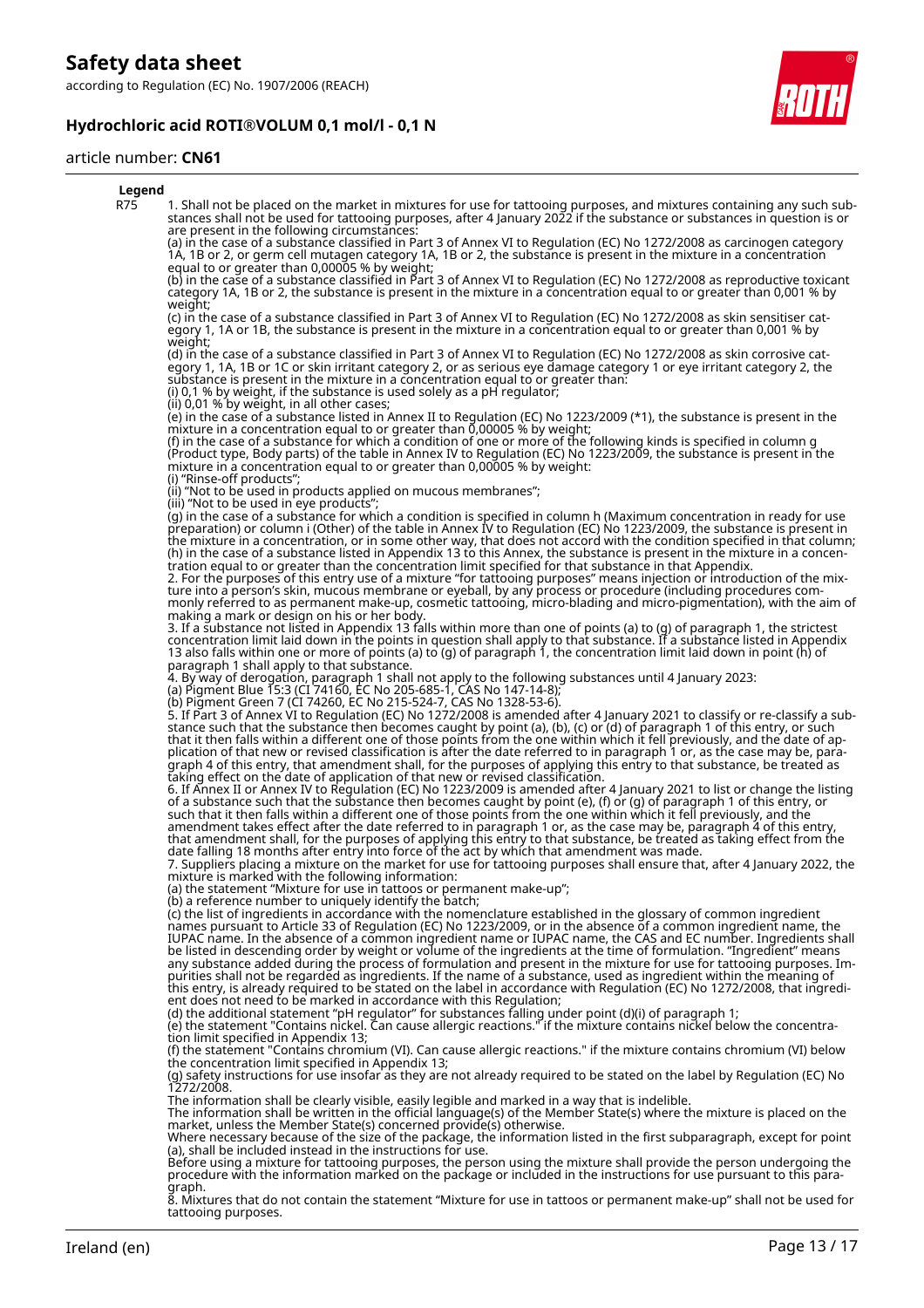according to Regulation (EC) No. 1907/2006 (REACH)





#### article number: **CN61**

#### **Legend**

9. This entry does not apply to substances that are gases at temperature of 20 °C and pressure of 101,3 kPa, or generate a vapour pressure of more than 300 kPa at temperature of 50 °C, with the exception of formaldehyde (CAS No 50- 00-0, EC No 200-001-8).

10. This entry does not apply to the placing on the market of a mixture for use for tattooing purposes, or to the use of a mixture for tattooing purposes, when placed on the market exclusively as a medical device or an accessory to a medical device, within the meaning of Regulation (EU) 2017/745, or when used exclusively as a medical device or an accessory to a medical device, within the same meaning. Where the placing on the market or use may not be exclusively as a medical device or an accessory to a medical device, the requirements of Regulation (EU) 2017/745 and of this Regulation shall apply cumulatively.

#### **List of substances subject to authorisation (REACH, Annex XIV)/SVHC - candidate list**

None of the ingredients are listed. (Or Concentration of the substance in a mixture: <0.1 % Mass concentration)

#### **Seveso Directive**

|           | 2012/18/EU (Seveso III)               |                                                                                                        |              |  |
|-----------|---------------------------------------|--------------------------------------------------------------------------------------------------------|--------------|--|
| <b>No</b> | Dangerous substance/hazard categories | Qualifying quantity (tonnes) for the ap-<br>plication of lower and upper-tier re-<br><b>quirements</b> | <b>Notes</b> |  |
|           | not assigned                          |                                                                                                        |              |  |

#### **Deco-Paint Directive**

| <b>VOC</b> | % |
|------------|---|
| content    | - |
| , <b>.</b> | ັ |

#### **Industrial Emissions Directive (IED)**

| VOC content | ገ % |
|-------------|-----|
|-------------|-----|

#### **Directive on the restriction of the use of certain hazardous substances in electrical and electronic equipment (RoHS)**

none of the ingredients are listed

#### **Regulation concerning the establishment of a European Pollutant Release and Transfer Register (PRTR)**

none of the ingredients are listed

#### **Water Framework Directive (WFD)**

none of the ingredients are listed

#### **Regulation on the marketing and use of explosives precursors**

none of the ingredients are listed

#### **Regulation on drug precursors**

| Name of substance    | <b>CAS No</b> | <b>Classification</b> | <b>CN Code</b> | <b>Threshold</b><br><b>level</b> |
|----------------------|---------------|-----------------------|----------------|----------------------------------|
| Hydrochloric acid  % | 7647-01-0     | Category 3            | 2806 10 00     |                                  |

#### **Regulation on substances that deplete the ozone layer (ODS)**

none of the ingredients are listed

#### **Regulation concerning the export and import of hazardous chemicals (PIC)**

none of the ingredients are listed

### **Regulation on persistent organic pollutants (POP)**

none of the ingredients are listed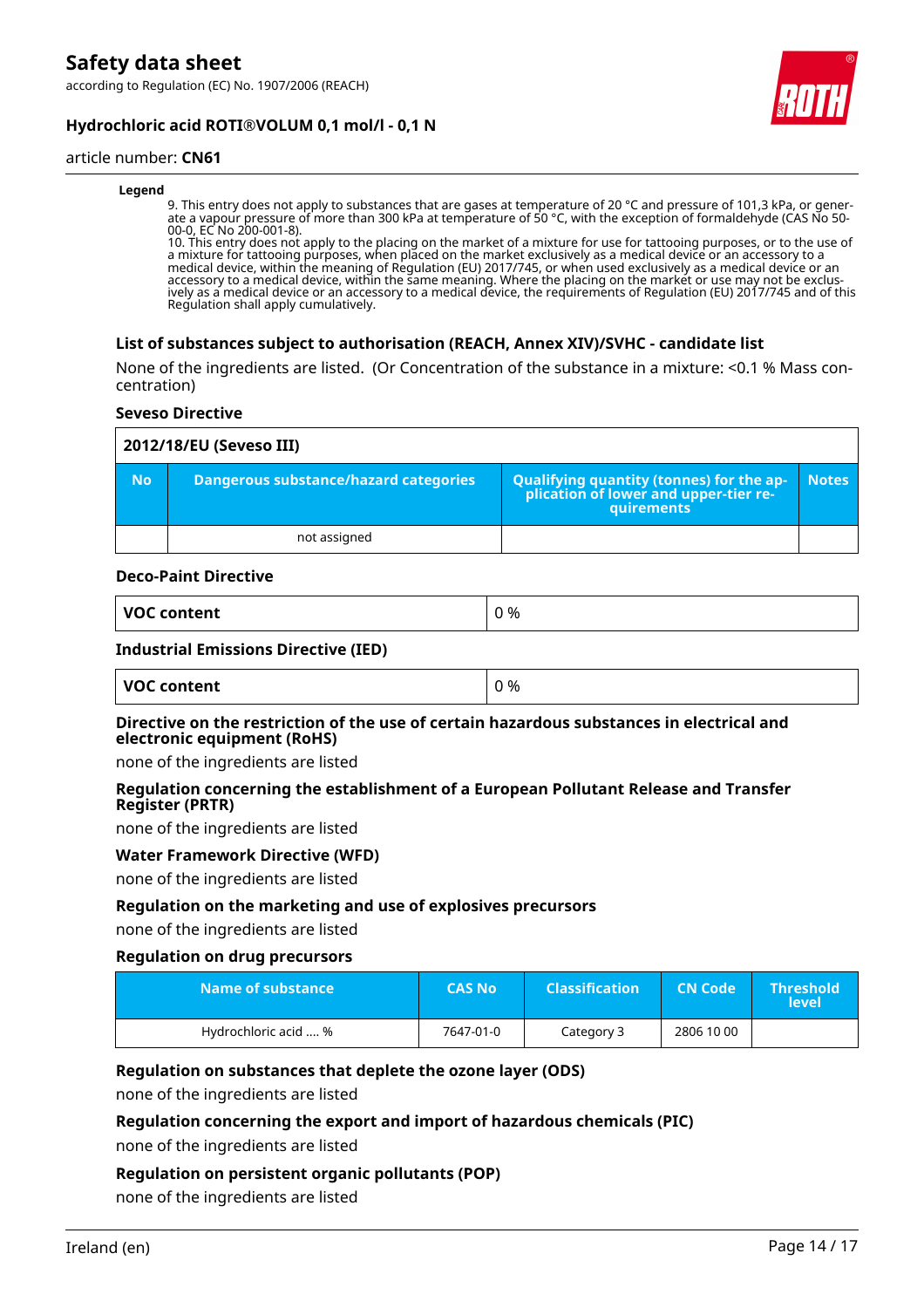according to Regulation (EC) No. 1907/2006 (REACH)

#### **Hydrochloric acid ROTI®VOLUM 0,1 mol/l - 0,1 N**



article number: **CN61**

#### **Other information**

Directive 94/33/EC on the protection of young people at work. Observe employment restrictions under the Maternity Protection Directive (92/85/EEC) for expectant or nursing mothers.

### **UN Convention against Illicit Traffic in Narcotic Drugs and Psychotropic Substances**

| ا Name of substance ا | <b>CAS No</b> | <b>Listed in</b> | <b>HS</b> code |
|-----------------------|---------------|------------------|----------------|
| Hydrochloric acid  %  | 7647-01-0     | Table II         | 2806.10        |

#### **National inventories**

| <b>Country</b> | <b>Inventory</b> | <b>Status</b>                  |
|----------------|------------------|--------------------------------|
| AU             | <b>AICS</b>      | all ingredients are listed     |
| CA             | <b>DSL</b>       | all ingredients are listed     |
| <b>CN</b>      | <b>IECSC</b>     | all ingredients are listed     |
| EU             | ECSI             | all ingredients are listed     |
| <b>EU</b>      | REACH Reg.       | all ingredients are listed     |
| JP             | <b>CSCL-ENCS</b> | all ingredients are listed     |
| <b>KR</b>      | <b>KECI</b>      | all ingredients are listed     |
| <b>MX</b>      | <b>INSQ</b>      | all ingredients are listed     |
| NZ             | <b>NZIOC</b>     | all ingredients are listed     |
| <b>PH</b>      | <b>PICCS</b>     | all ingredients are listed     |
| TR             | <b>CICR</b>      | not all ingredients are listed |
| <b>TW</b>      | <b>TCSI</b>      | all ingredients are listed     |
| US             | <b>TSCA</b>      | all ingredients are listed     |

**Legend**

| <b>AICS</b>  | Australian Inventory of Chemical Substances                             |
|--------------|-------------------------------------------------------------------------|
| <b>CICR</b>  | Chemical Inventory and Control Regulation                               |
|              | CSCL-ENCS List of Existing and New Chemical Substances (CSCL-ENCS)      |
| <b>DSL</b>   | Domestic Substances List (DSL)                                          |
| ECSI         | EC Substance Inventory (EINECS, ELINCS, NLP)                            |
| <b>IECSC</b> | Inventory of Existing Chemical Substances Produced or Imported in China |
| <b>INSO</b>  | National Inventory of Chemical Substances                               |
| KECI         | Korea Existing Chemicals Inventory                                      |
| NZIoC        | New Zealand Inventory of Chemicals                                      |
| <b>PICCS</b> | Philippine Inventory of Chemicals and Chemical Substances (PICCS)       |
|              | REACH Reg. REACH registered substances                                  |
| <b>TCSI</b>  | Taiwan Chemical Substance Inventory                                     |
| <b>TSCA</b>  | Toxic Substance Control Act                                             |

#### **15.2 Chemical Safety Assessment**

Chemical safety assessments for substances in this mixture were not carried out.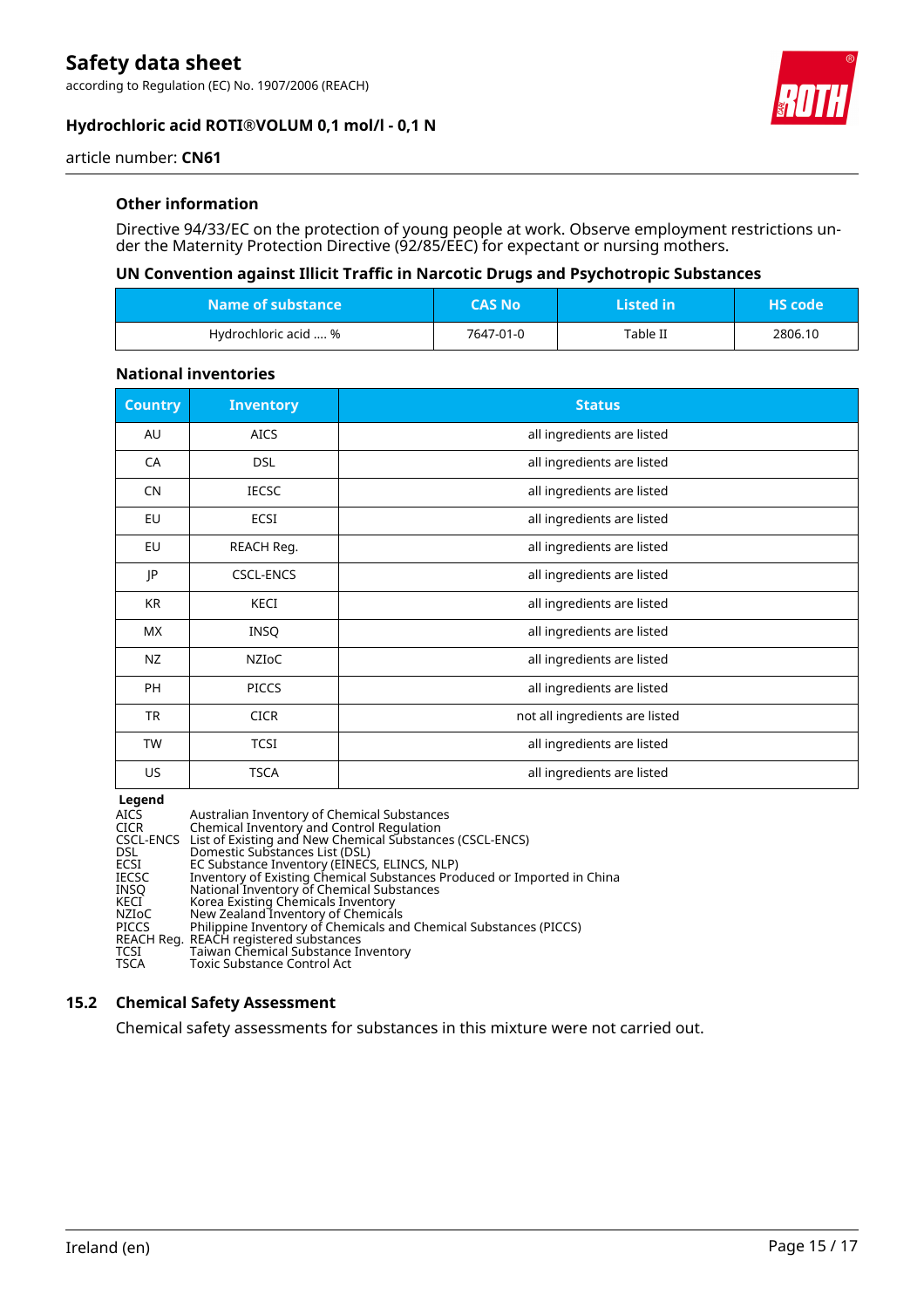according to Regulation (EC) No. 1907/2006 (REACH)

### **Hydrochloric acid ROTI®VOLUM 0,1 mol/l - 0,1 N**



# article number: **CN61**

# **SECTION 16: Other information**

### **Abbreviations and acronyms**

| Abbr.         | <b>Descriptions of used abbreviations</b>                                                                                                                                                                                       |
|---------------|---------------------------------------------------------------------------------------------------------------------------------------------------------------------------------------------------------------------------------|
| 2000/39/EC    | Commission Directive establishing a first list of indicative occupational exposure limit values in imple-<br>mentation of Council Directive 98/24/EC                                                                            |
| <b>ADN</b>    | Accord européen relatif au transport international des marchandises dangereuses par voies de naviga-<br>tion intérieures (European Agreement concerning the International Carriage of Dangerous Goods by In-<br>land Waterways) |
| <b>ADR</b>    | Accord relatif au transport international des marchandises dangereuses par route (Agreement concern-<br>ing the International Carriage of Dangerous Goods by Road)                                                              |
| ADR/RID/ADN   | Agreements concerning the International Carriage of Dangerous Goods by Road/Rail/Inland Waterways<br>(ADR/RID/ADN)                                                                                                              |
| <b>ATE</b>    | <b>Acute Toxicity Estimate</b>                                                                                                                                                                                                  |
| CAS           | Chemical Abstracts Service (service that maintains the most comprehensive list of chemical substances)                                                                                                                          |
| Ceiling-C     | Ceiling value                                                                                                                                                                                                                   |
| <b>CLP</b>    | Regulation (EC) No 1272/2008 on classification, labelling and packaging of substances and mixtures                                                                                                                              |
| CN Code       | <b>Combined Nomenclature</b>                                                                                                                                                                                                    |
| <b>DGR</b>    | Dangerous Goods Regulations (see IATA/DGR)                                                                                                                                                                                      |
| <b>DNEL</b>   | Derived No-Effect Level                                                                                                                                                                                                         |
| EC No         | The EC Inventory (EINECS, ELINCS and the NLP-list) is the source for the seven-digit EC number, an identi-<br>fier of substances commercially available within the EU (European Union)                                          |
| <b>EINECS</b> | European Inventory of Existing Commercial Chemical Substances                                                                                                                                                                   |
| <b>ELINCS</b> | European List of Notified Chemical Substances                                                                                                                                                                                   |
| EmS           | <b>Emergency Schedule</b>                                                                                                                                                                                                       |
| Eye Dam.      | Seriously damaging to the eye                                                                                                                                                                                                   |
| Eye Irrit.    | Irritant to the eye                                                                                                                                                                                                             |
| GHS           | "Globally Harmonized System of Classification and Labelling of Chemicals" developed by the United Na-<br>tions                                                                                                                  |
| <b>HS</b>     | Harmonized Commodity Description and Coding System (Harmonized System, drawn up by the World<br><b>Customs Organisation)</b>                                                                                                    |
| <b>IATA</b>   | International Air Transport Association                                                                                                                                                                                         |
| IATA/DGR      | Dangerous Goods Regulations (DGR) for the air transport (IATA)                                                                                                                                                                  |
| <b>ICAO</b>   | International Civil Aviation Organization                                                                                                                                                                                       |
| ICAO-TI       | Technical instructions for the safe transport of dangerous goods by air                                                                                                                                                         |
| <b>IMDG</b>   | International Maritime Dangerous Goods Code                                                                                                                                                                                     |
| IMDG-Code     | International Maritime Dangerous Goods Code                                                                                                                                                                                     |
| index No      | The Index number is the identification code given to the substance in Part 3 of Annex VI to Regulation<br>(EC) No 1272/2008                                                                                                     |
| IOELV         | Indicative occupational exposure limit value                                                                                                                                                                                    |
| Met. Corr.    | Substance or mixture corrosive to metals                                                                                                                                                                                        |
| <b>NLP</b>    | No-Longer Polymer                                                                                                                                                                                                               |